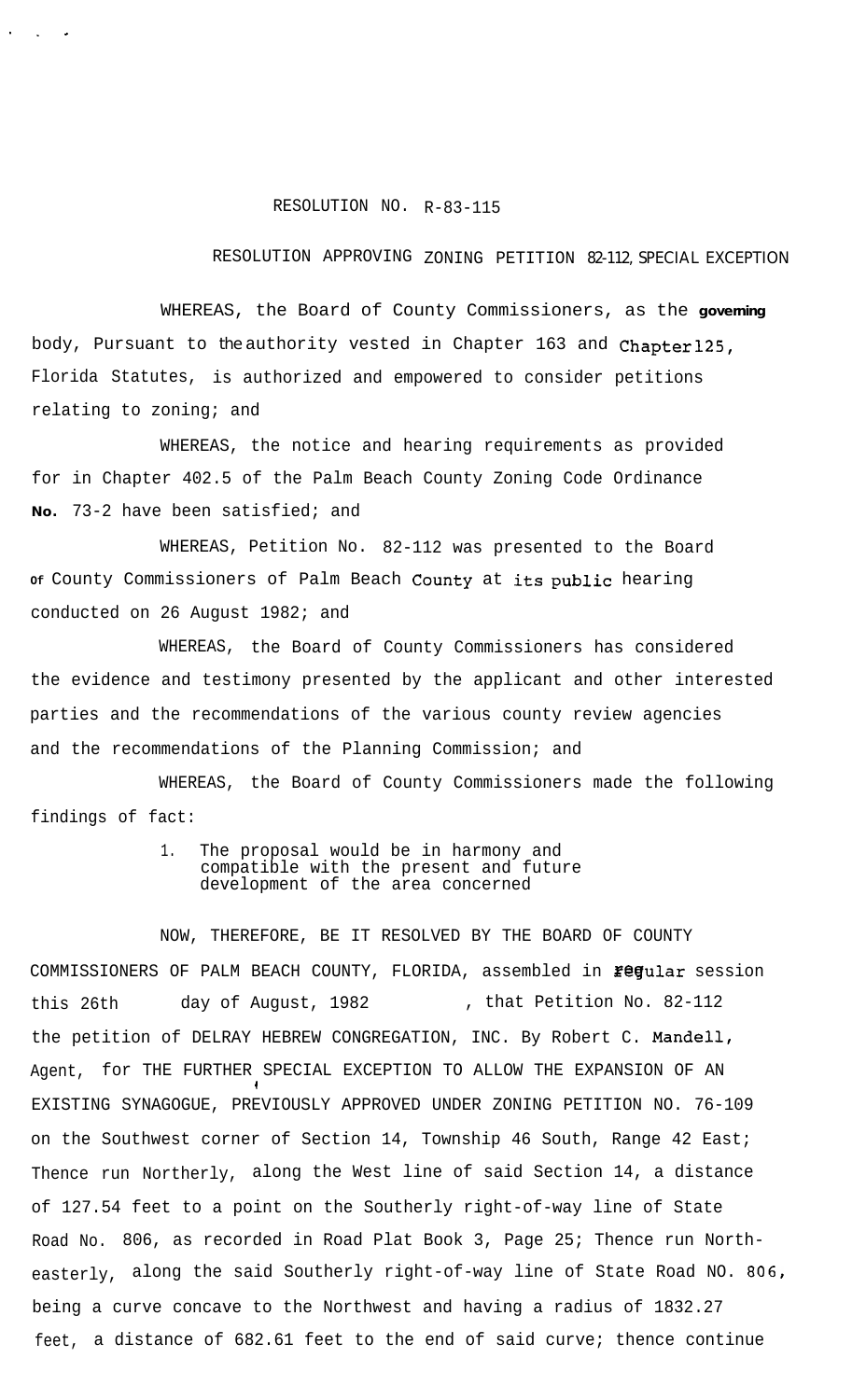Northeasterly along the tangent of said curve, being also the said Southerly right-of-way line of State Road No 806, a distance of 414.65 feet to the beginning of a curve concave to the Southeast, said curve having a radius of 1751.73 feet; thence continue Northeasterly, along the arc of said curve, being also the said Southerly right-of-way line of State Road No. 806, a distance of 375.27 feet to an intersection with a line 215 feet west of and parallel with the East line of the Southwest l/4 of the Southwest l/4 of said Section 14, said intersection being the Point of Beginning; Thence cointinue Northeasterly, along the arc of said curve, being also the said Southerly right-of-way line of State Road No. 806, a distance of 47.81 feet to an intersection with a line 175 feet West of and parallel with the said East line of the Southwest l/4 of the Southwest l/4 of said Section 14; thence Southerly along said line, a distance of 1087.62 feet to an intersection with the South line of said Section 14; thence Westerly, along the said South line of Section 14, a distance of 40.0 feet to an intersection with the said line being 215 feet West of and parallel with the East line of the Southwest l/4 of the Southwest l/4 of Section 14; thence Northerly, along said parallel line, a distance of 1061.52 feet to the Point of Beginning. Said property located on the southisde of Delray West Road (S.R. 806), approximately .3 mile west of Sims Road, was approved as advertised subject to the following conditions:

- 1. Developer shall retain onsite 85% of the stormwater runoff generated by a three (3) year storm per requirements of the Permit Section, Land Development Division.
- 2. Developer shall convey to Lake Worth Drainage District the South 20.00 feet of the subject property for the required right-of-way for Lateral Canal No. 34; on forms acceptable to the District.
- 3. Petitioner shall comply with all conditions of approval placed on Petition No. 76-109 as incoporated in Resolution No. 76-821.

Commissioner Koehler , moved for approval of the petition. The motion was seconded by Commissioner Bailey , and upon being put to a vote, the vote was as follows: